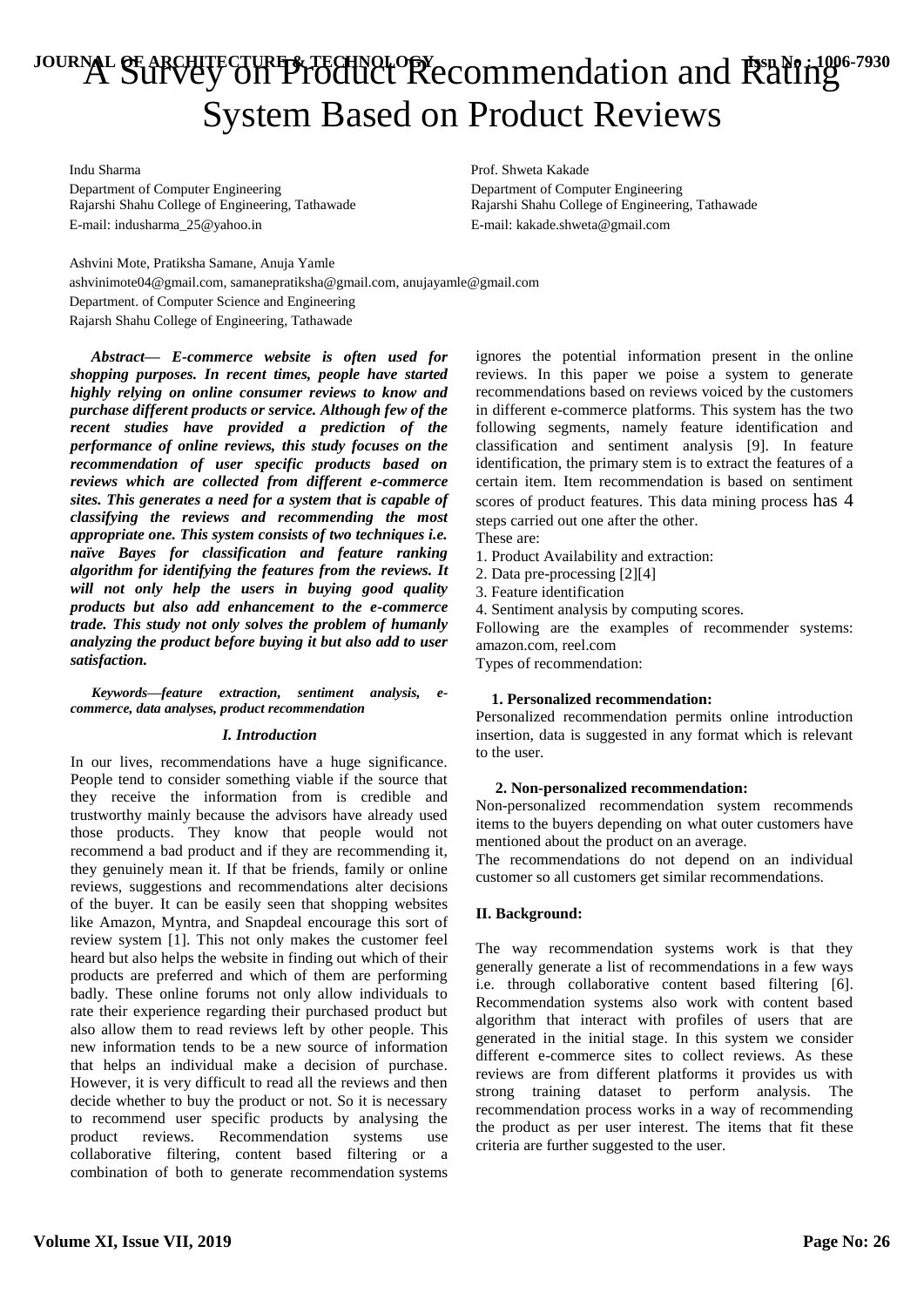

*Fig. Flow of Proposed system*

In order to classify the reviews to provide recommendations we are using different classifiers.

#### **III. Classifiers/methodology**

Classification is a method that assigns the collection to a class. Binary sentiment classification and multi-class sentiment classification are the two approaches of sentiment classification which are often heard. In binary sentiment, every review of the corpus is filed into two categories i.e. positive or negative. Which isn't the case in multi-class sentiment classification where every review can be classified into more than one types? That is very positive or positive or neutral or negative or very negative. Usually binary classification is useful when a comparison of products is in discussion.

For example: if we want to find out the fruit which is long and yellow in colour. In such cases classifiers are required.

**1. Naive Bayes (NB) Classifier**: It is a classifier which gives us the probability. Decisions are made by analyzing the probability. The main advantage of naïve Bayes classifier is that it does not require large amount of datasets. We only compute the variance of the feature.

#### **The Bayes theorem is given as follows**:

$$
P(c|d) = \frac{P(d|c)*P(c)}{P(d)}
$$

# **where**

1. P(c) is the hypothesis probability for being true. Also, known as prior probability.

2. P (d) is the evidence probability

3. P  $(d|c)$  is the evidence probability for being true

4. P (c|d) is the hypothesis probability when the evidence is there.

# **How naïve Bayes works:**

**For example:** The camera is **good**.

In the above review the camera is noun whereas good is the feature defining its features. By using naïve Bayes classifier we classify good as positive review. Hence a bag of words is formed consisting positive and negative reviews.

**2. Support Vector Machine (SVM)** as a classifier: SVM is not a probability classifier. SVM represents each review in the form of vector. This method is used to find the hyper plane represented by  $\overrightarrow{W}$ . The set of vectors of textual data are said to be separated optimally by hyper plane. Only when it based on two conditions:

1. Separated without error

2. The distance between closest points of each class and hyper plane is maximum.

# **How SVM works:**

E.g.: Condition 1 to find out the right hyper plane in the given dataset:



*Fig. right hyper plane*

#### **3. KNN:**

K nearest neighbor's algorithm stores all available cases. It classifies new cases based on a similarity measure

(e.g., distance functions).

Statistical estimation and pattern recognition can be done using KNN approach.

KNN is used for classification as well as regression. Widely it is used for classification. The following aspects are considered while evaluating any technique:

1. Interpret output easily.

2. Time required for calculation.

3. Power prediction.

|                             | Logistic Regression CART | <b>Random Forest KNN</b> |  |
|-----------------------------|--------------------------|--------------------------|--|
| 1. Ease to interpret output |                          |                          |  |
| 2. Calculation time         |                          |                          |  |
| 3. Predictive Power         |                          |                          |  |

# **How KNN works:**

We have to find the nearest neighbour of  $star(*)$ 



Fig. Finding the class for star

*Fig. Nearest data points w.r. to star*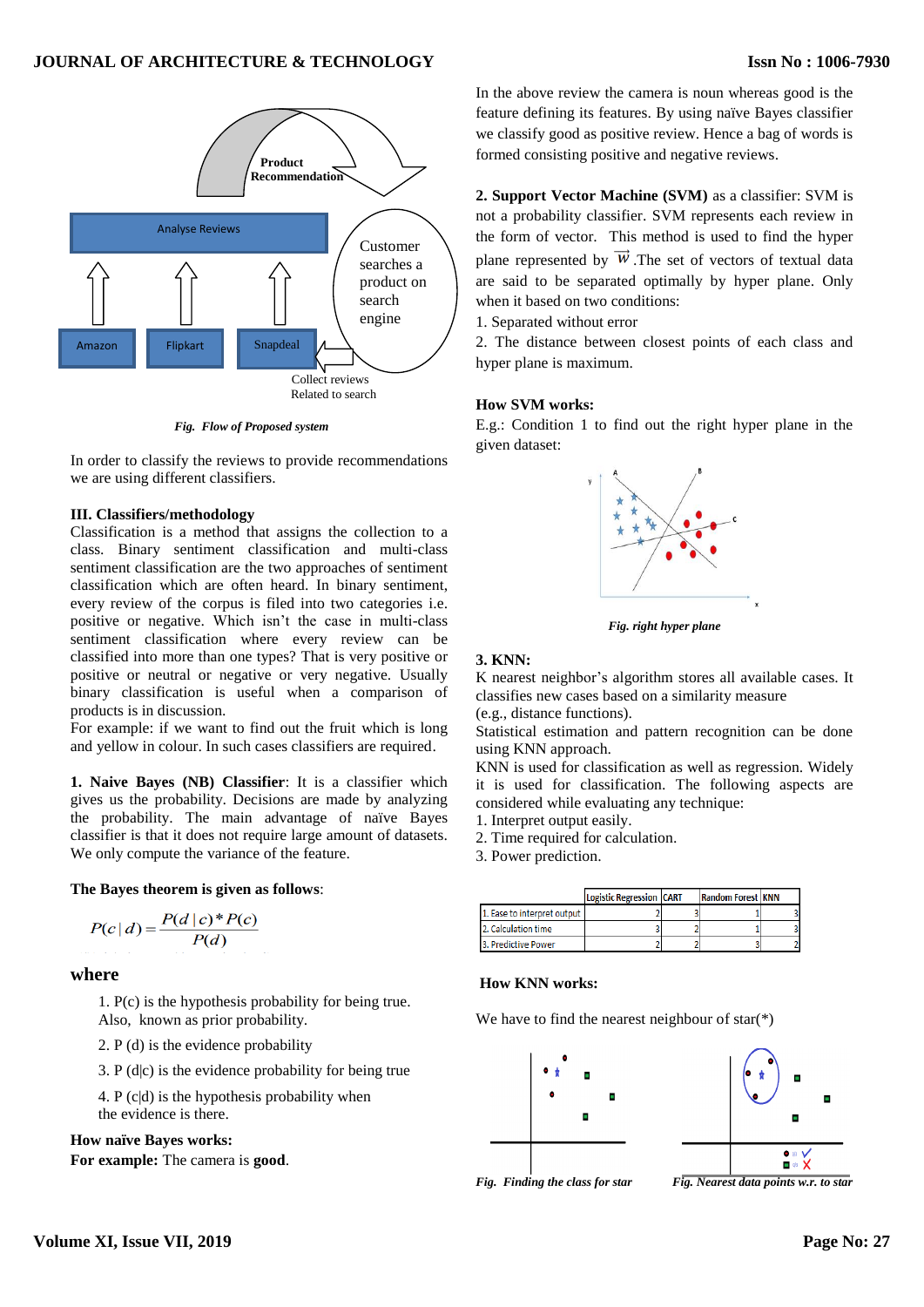# **JOURNAL OF ARCHITECTURE & TECHNOLOGY**

We have to find out the class of the blue star. Star can either be Red circle or Green Square or nothing else. Nearest neighbour is denoted as "K". Let  $K = 3$ . Make a circle with star as centre with three nearest data points on the plane. From this we can conclude that all the nearest data points with respect to star are red circles. So star belongs to red circles group. However, it is very important to decide the value of "K".

# **IV. Recommendation Techniques:**

**1. Collaborative filtering:** Based on user's previous searches. It gives a rating system to the user based on the information collected [6].

Collaborative filtering consists of 3 models: user-based, item-base and model-based

**Advantages:** Recommends different products that do not satisfy user interest.

**Disadvantages:** The recommendations are based on the historic data.

**2. Content-based filtering:** It considers two parameters for recommendation of product [11].

- 1. Description of the item
- 2. User interest



*Fig. Content based filtering*

**Advantages:**

1. Data of other users is not required.

2. Recommends new and popular products.

# **Disadvantages:**

1. Requires content analysis.

2. It does not determine the quality of the product

We are using naïve Bayes classification for classifying reviews in proposed system

# **V. Feature identification algorithms:**

Feature identification is a way of uniquely identifying the specification of the given text. The different feature identification algorithms are classified into [12]:

1. **Heuristic based**: A heuristic value is used along with the functional value and then the identification is done.

2. **Statistical:** It is used to perform mathematical operations to identify the features.

3. **Clustering:** We can extract only major features using clustering. However there may be requirement of including the minor features also but this cannot be achieved using clustering

4. **Hybrid:** It includes pos tagging along with wordNet tool. We are using hybrid algorithm for feature identification in proposed system.

# **VI. Issues in recommendation**

The different issues in recommendation systems are [13]:

#### **1. Data collection:**

The data which is used by recommendation system can be termed as explicit and implicit data. The explicit data is all the information that the user fills in by him. The implicit data, specifically in e-commerce websites is a transaction data which includes the data of the purchase. Whereas the implicate data hast to be first analysed before it is put to describe user-item ratings.

#### **2. Cold start**

Cold start is a problem which occurs when there is no ample data in the beginning stage. The recommendation system falls short of data to produce appropriate recommendations. There are two types of cold start problems. Namely:

1. New user problem and

2. New item problem.

#### **3. Stability v plasticity:**

The opposite if cold start problem is stability v plasticity problem. When the user rates lots of products then h=it becomes very difficult to change their preference in the existing user profile.

#### **4. Performance v scalability:**

The e-commerce websites should be capable of delivering real time information to the user, millions of data sets have to be scanned in a fraction of time and hence performance is a key point for any recommendation system.

# **5. Scarcity:**

The most active users too can only rate a limited amount of items considering the large volume of the database. As a result of this, even the most popular items have few ratings. **6. Scalability:**

# Immense computation capacity is essential as at a point of time millions of users are searching for millions of products. **7. Privacy**

Privacy is undoubtedly a vital aspect; any recommendation system cannot compromise privacy of any user.

# **VII. Conclusion and future work:**

Recommendation systems are useful for the user to avoid unwanted excessive information. The e-commerce websites grow at a rapid rate and the system must be capable of keeping up with that growth. These systems are beneficial for customers to find their products efficiently while on the other hand they also benefit the providers to enhance their sales. The best example of recommendation systems can be amazon.com and YouTube where one system is for products and the other is for videos respectively. In the upcoming years we can definitely see improvements and modifications in this system so this system can be used for wider applications

#### **VIII.REFERENCES**

- [1] A Review Paper on E-Commerce.
- [2] The Impact of applying Different Preprocessing Steps on review spam detection
- [3] A Credibility Analysis System for Assessing Information on Twitter
- [4] A Comparison between Preprocessing Techniques for Sentiment